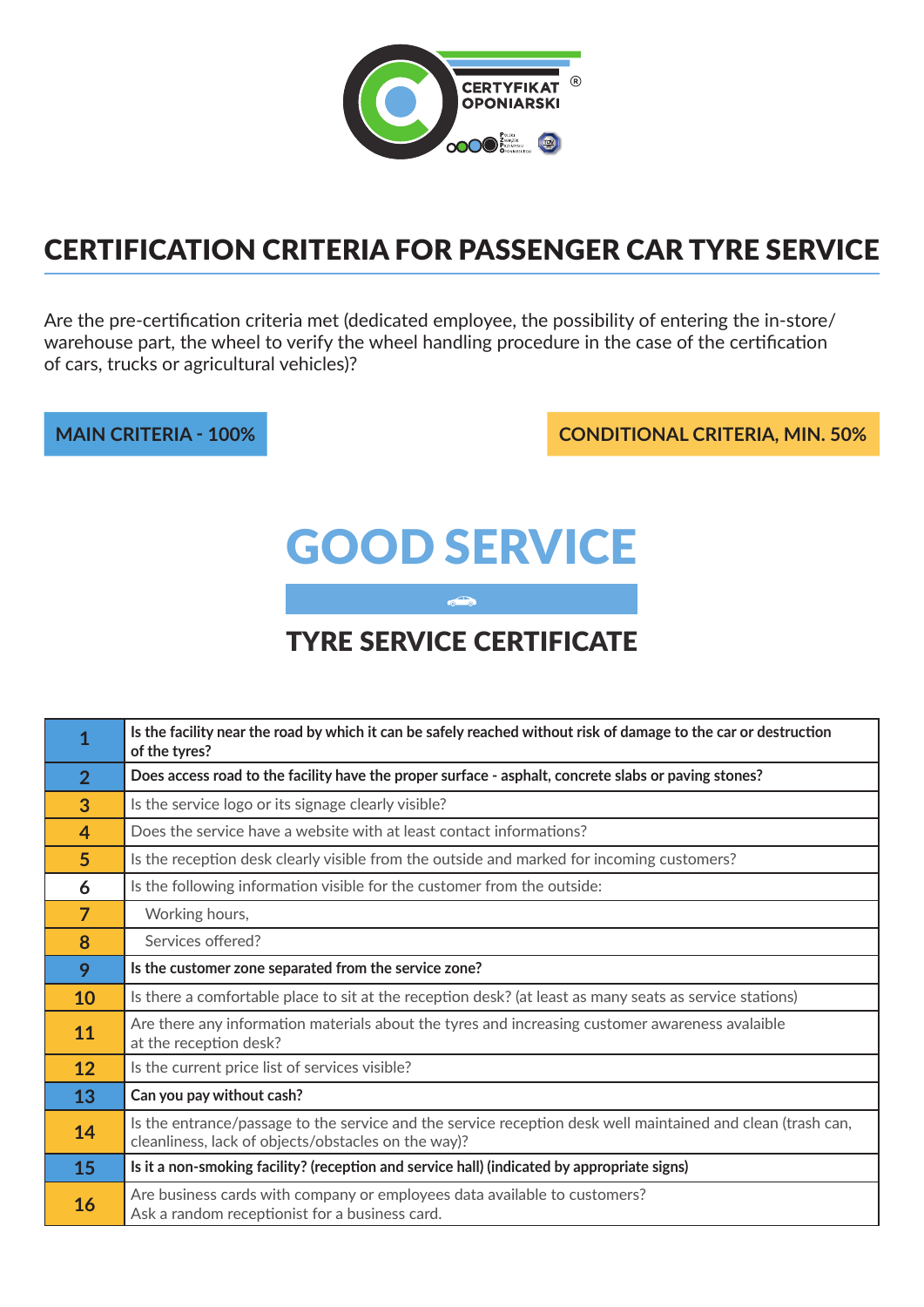| 17 | Does the service have a permanent offer for used tyres or promotes them (except of retreaded tyres) for passenger<br>cars/SUV/light vans? - positive answer disqualifies the service                                                                                                                                                       |
|----|--------------------------------------------------------------------------------------------------------------------------------------------------------------------------------------------------------------------------------------------------------------------------------------------------------------------------------------------|
| 18 | Is the facility structure suitable for performing service functions in accordance with art.3 (2) of the Construction<br>Law (such a construction object that is permanently connected to the ground, separated from the space by means<br>of building partitions and has foundations and a roof)?                                          |
| 19 | Does the service have the Authorization for Use (decision) and the Technical Acceptance of the Building<br>and are those documents valid?                                                                                                                                                                                                  |
| 20 | Is there at least one well-maintained, marked and clean toilet in the building?                                                                                                                                                                                                                                                            |
| 21 | Does the facility have a system for scheduling visits (electronic or paper)?                                                                                                                                                                                                                                                               |
| 22 | Is there a VAT cash register and a document confirming the service/purchase is issued?                                                                                                                                                                                                                                                     |
| 23 | Are work orders filled in with a specific breakdown and possible customer comments?                                                                                                                                                                                                                                                        |
| 24 | Is replacement/removal of tyres/wheels compatible with the procedure (Annex T.1)? (follow the process of service<br>on the standard tyre rim set by the auditors) - verification of the basic DISMANTLING/ASSEMBLY procedure<br>on 1 wheel of any car                                                                                      |
| 25 | Are the following health and safety elements available in the required number on site:                                                                                                                                                                                                                                                     |
| 26 | Fire extinguishers with valid approval (at least 1 within 30 m range) - 1 per facility,                                                                                                                                                                                                                                                    |
| 27 | First aid kit?                                                                                                                                                                                                                                                                                                                             |
| 28 | Is the list of fire safety regulations displayed in the facility?                                                                                                                                                                                                                                                                          |
| 29 | Do all the mechanics wear appropriate and safe work shoes and work clothes? In the case of hearing protectors<br>and safety glasses, they must be easily accessible in the garage.                                                                                                                                                         |
| 30 | Is there an OHS instruction chart describing health and life risks on display?                                                                                                                                                                                                                                                             |
| 31 | Are there tyre bags available?                                                                                                                                                                                                                                                                                                             |
| 32 | Are all of the working bays equipped with lifts with a carrying capacity appropriate for all vehicles repaired there<br>(minimum lifting capacity of 2.0 tons for passenger cars) with the current UDT approval?                                                                                                                           |
| 33 | Does the mechanic check the information on the proper tyre pressure and the torque specifications of the bolts<br>for the individual vehicle models? If not, can the technician obtain this information otherwise? - ask for 3 example<br>vehicles in the hall                                                                             |
| 34 | Are the following machines/tools available and functioning at the vulcanization station:                                                                                                                                                                                                                                                   |
| 35 | Tyre changer with the approval for handling wheels with a minimum diameter of 20" - min. 1 per facility,                                                                                                                                                                                                                                   |
| 36 | A wheel socket set,                                                                                                                                                                                                                                                                                                                        |
| 37 | A set of sockets for aluminum rims,                                                                                                                                                                                                                                                                                                        |
| 38 | Air filler nozzle - 1 per station,                                                                                                                                                                                                                                                                                                         |
| 39 | Compressor with a pressure of min. 5 bar,                                                                                                                                                                                                                                                                                                  |
| 40 | Approved wheel manometer - 1 per station,                                                                                                                                                                                                                                                                                                  |
| 41 | Wheel balancer - min. 1 per facility,                                                                                                                                                                                                                                                                                                      |
| 42 | Pneumatic or electric impact wrench,                                                                                                                                                                                                                                                                                                       |
| 43 | Approved torque wrench - min. 1 per 2 stations,                                                                                                                                                                                                                                                                                            |
| 44 | Wheel puller,                                                                                                                                                                                                                                                                                                                              |
| 45 | Pneumatic or hydraulic lift with valid UDT - min. 1 per facility,                                                                                                                                                                                                                                                                          |
| 46 | Equipment for checking air leaks - at least a sprayer - min. 1 per facility,                                                                                                                                                                                                                                                               |
| 47 | Stand for vulcanization repairs - min. 1 per facility,                                                                                                                                                                                                                                                                                     |
| 48 | Tools for vulcanization repairs - grinding machine with cutters and grinding stones, set of patches, adhesives,<br>expander - min. 1 set?                                                                                                                                                                                                  |
| 49 | Do service devices (assembly and balancing machine) work in a building adapted to perform service functions<br>in accordance with art. 3 point 2) of the Construction Law (a construction object that is permanently connected<br>with the land, separated from the space by means of building partitions and has foundations and a roof)? |
| 50 | Do service devices work in the conditions recommended by the manufacturers?                                                                                                                                                                                                                                                                |
| 51 | Are the tyre changer and balancing machine serviced according to the manufacturer's instructions? (current<br>inspection card, etc.)                                                                                                                                                                                                       |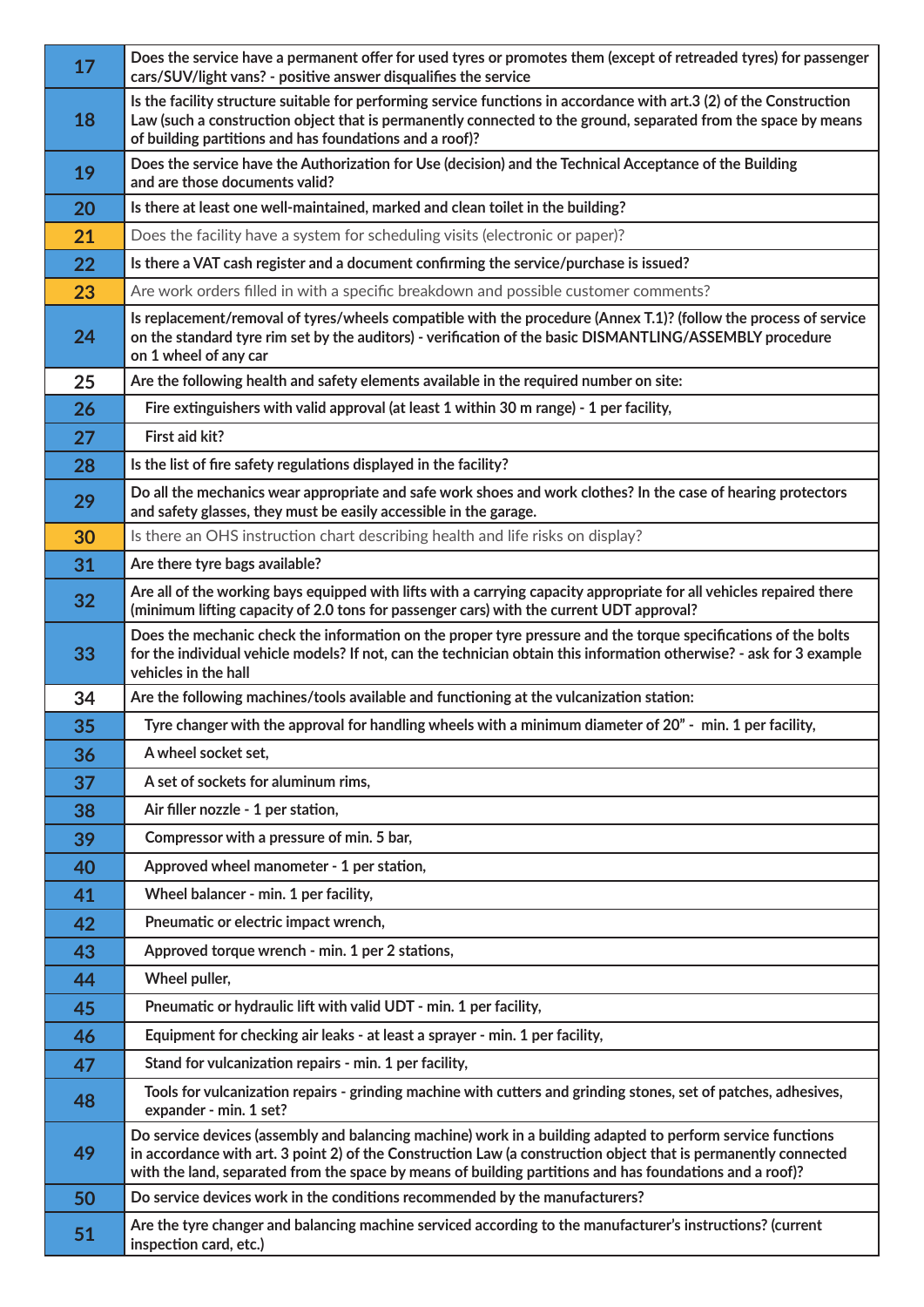| 52 | Do the tools have dedicated storage locations? (not blocking walkways)                                                                                                                                                                  |
|----|-----------------------------------------------------------------------------------------------------------------------------------------------------------------------------------------------------------------------------------------|
| 53 | Are the tyre changer and balancing machine clean (excluding mechanical wear due to daily use)?                                                                                                                                          |
| 54 | Does the service have an efficient heating system? (working temperature not lower than 14°C)                                                                                                                                            |
| 55 | Is there at least 1 person who can calibrate the tyre balancer or does the facility have an external service<br>agreement with the guarantee of the service within 1 business day? - verification                                       |
| 56 | Does the service have a valid third party liability policy that also covers the consequences of the fire of property<br>and entrusted property ? - verification in general conditions of insurance of GTC                               |
| 57 | Are the tyres for disposal stored in an orderly manner in a separate marked place?                                                                                                                                                      |
| 58 | Does the service have waste transfer cards for a company dealing in the disposal of tires?                                                                                                                                              |
| 59 | Does the service have a waste record card? (to download from the project website)                                                                                                                                                       |
| 60 | Has the documentation of OHS trainings and occupational risk assessment been presented?                                                                                                                                                 |
| 61 | Has documentation of the knowledge of the operating instructions for all devices present on site been provided<br>by all tire service workers? (employees' signatures under the aknowledgement of the instructions for each<br>machine) |
| 62 | Does the facility have at least 1 employee with current (no older than 7 years) documented training<br>confirmation from the tyre manufacturer/distributor?                                                                             |
| 63 | Does the tyre repair room have an air temperature of min. 15°C?                                                                                                                                                                         |
| 64 | Does the facility have a chart for the selection of repair inserts in the technology used?                                                                                                                                              |
| 65 | Does the service inform customers about the loss of warranty on tyres if it is repaired?                                                                                                                                                |
| 66 | Is there at least 1 person with completed training in the service of the tyre changer and balancer? (including<br>disassembly/assembly of wheels with TPMS)                                                                             |
| 67 | Does the service have containers for removed nuts?                                                                                                                                                                                      |
| 68 | Is the cleanliness of the wheel verified before balancing? Is it possible to wash the wheel before balancing?                                                                                                                           |

## very good service

tyre service certificate

Criteria for the good service and the following

| 69 | Is there at least 1 dedicated reception/customer service employee neatly dressed and with a name tag?                                                 |
|----|-------------------------------------------------------------------------------------------------------------------------------------------------------|
| 70 | Is there a well maintained, clean and silent waiting room for the clients near the reception desk where<br>the following are accessible:              |
| 71 | Drinks available all the time to customers, at least drinking water,                                                                                  |
| 72 | Magazines or newspapers (which do not violate applicable provisions of the Criminal Code in the field<br>of sexual freedom and protection of minors), |
| 73 | Enough space for customers seating (armchairs, sofas, etc.) (at least as many as service stations),                                                   |
| 74 | Sufficiently strong lighting (min. 500 lux in the most-lit place, tested at a height of 1.5 m, no more than 1 m<br>from seats for customers),         |
| 75 | Heating in every waiting room,                                                                                                                        |
| 76 | WIFI network available to customers in at least one waiting room?                                                                                     |
| 77 | Do all parking lots for customers meet the requirements of standards?                                                                                 |
| 78 | Are they well-lit all the time?                                                                                                                       |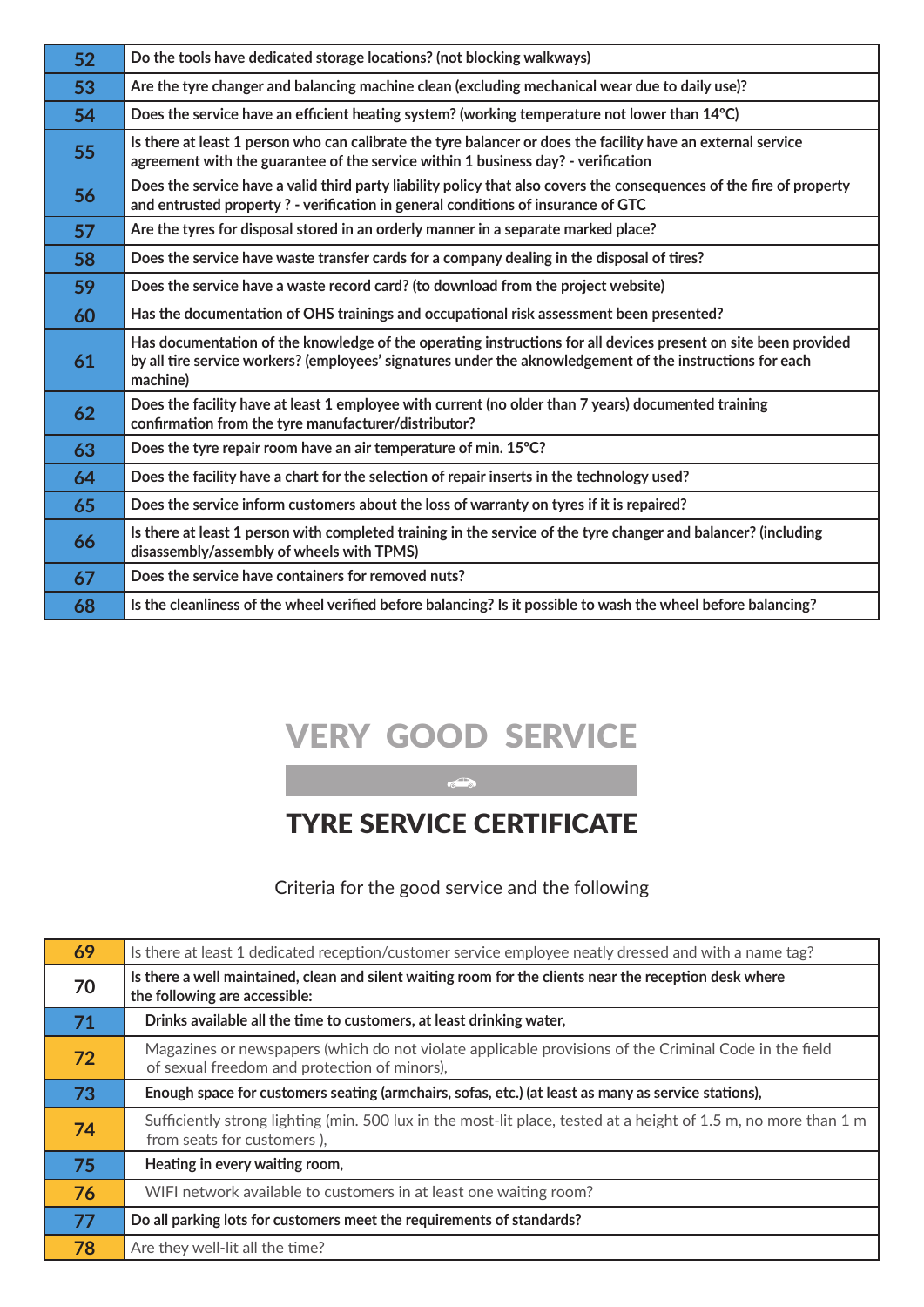| 79 | Are their dimensions min. $2.5 \times 5$ meters?                                                                                                                      |
|----|-----------------------------------------------------------------------------------------------------------------------------------------------------------------------|
| 80 | Are they clearly marked? (at least a plate in front of each space or a clearly designated parking zone for customers)                                                 |
| 81 | Are their surface and subfloor properly sealed for operating fluids?                                                                                                  |
| 82 | Is there sufficient parking space available (min. 2 places for 2 workstations)?                                                                                       |
| 83 | Are the following machines/tools avalaible and functioning:                                                                                                           |
| 84 | Adapter for run flat technology (min. 1 for service),                                                                                                                 |
| 85 | Inflator (min. 1 for service),                                                                                                                                        |
| 86 | Wheel gauge homologated and calibrated by the calibration unit every 6 months (min. 1 for service),                                                                   |
| 87 | Additional frame for handling tires with low profiles,                                                                                                                |
| 88 | Device for TPMS (min. 1 for service),                                                                                                                                 |
| 89 | Properly calibrated torque wrench with approval (confirmation document - UDT calibration certificate)<br>(min. 1 for 2 workstations),                                 |
| 90 | Device/container/tank to detect tyre leaks?                                                                                                                           |
| 91 | Is there an air supply system with an oil and water separator and access to air from each station on the site?                                                        |
| 92 | Is there a minimum of 1 service employee with the following skill certificates:                                                                                       |
| 93 | Service of a car equipped with TPMS (full TPMS service including calibration)?                                                                                        |
| 94 | Does the service have adequate lighting of workstations (min. 500 lux in the most-lit place, tested at a height<br>of 1.5 m not more than 1 m from the tyre changer)? |

## excellent service

#### tyre service certificate

Criteria for good and very good service and the following

| 95  | Do all cars in the service have a completed work order with information about the tyres and the location from<br>which they should be collected (applies to tyre replacement orders)? |
|-----|---------------------------------------------------------------------------------------------------------------------------------------------------------------------------------------|
| 96  | Do all vehicles entered by mechanics and currently on site have:                                                                                                                      |
| 97  | Covers in the driver's seat,                                                                                                                                                          |
| 98  | Covers on the steering wheel and gear shifter,                                                                                                                                        |
| 99  | Service rugs in the front?                                                                                                                                                            |
| 100 | Does the service have the possibility of filling the wheels with nitrogen from the generator?                                                                                         |
| 101 | Is there a dedicated wheel washer (not a high pressure nozzle)?                                                                                                                       |
| 102 | Are the following devices/tools for the vulcanization service available and functioning:                                                                                              |
| 103 | Approved tyre mounting device for tyres of 22" or more,                                                                                                                               |
| 104 | Balancing machine with radial run-out test or road test,                                                                                                                              |
| 105 | Weights in different colors,                                                                                                                                                          |
| 106 | Device for checking geometry,                                                                                                                                                         |
| 107 | Set of covers for tyre changers for handling aluminum wheels?                                                                                                                         |